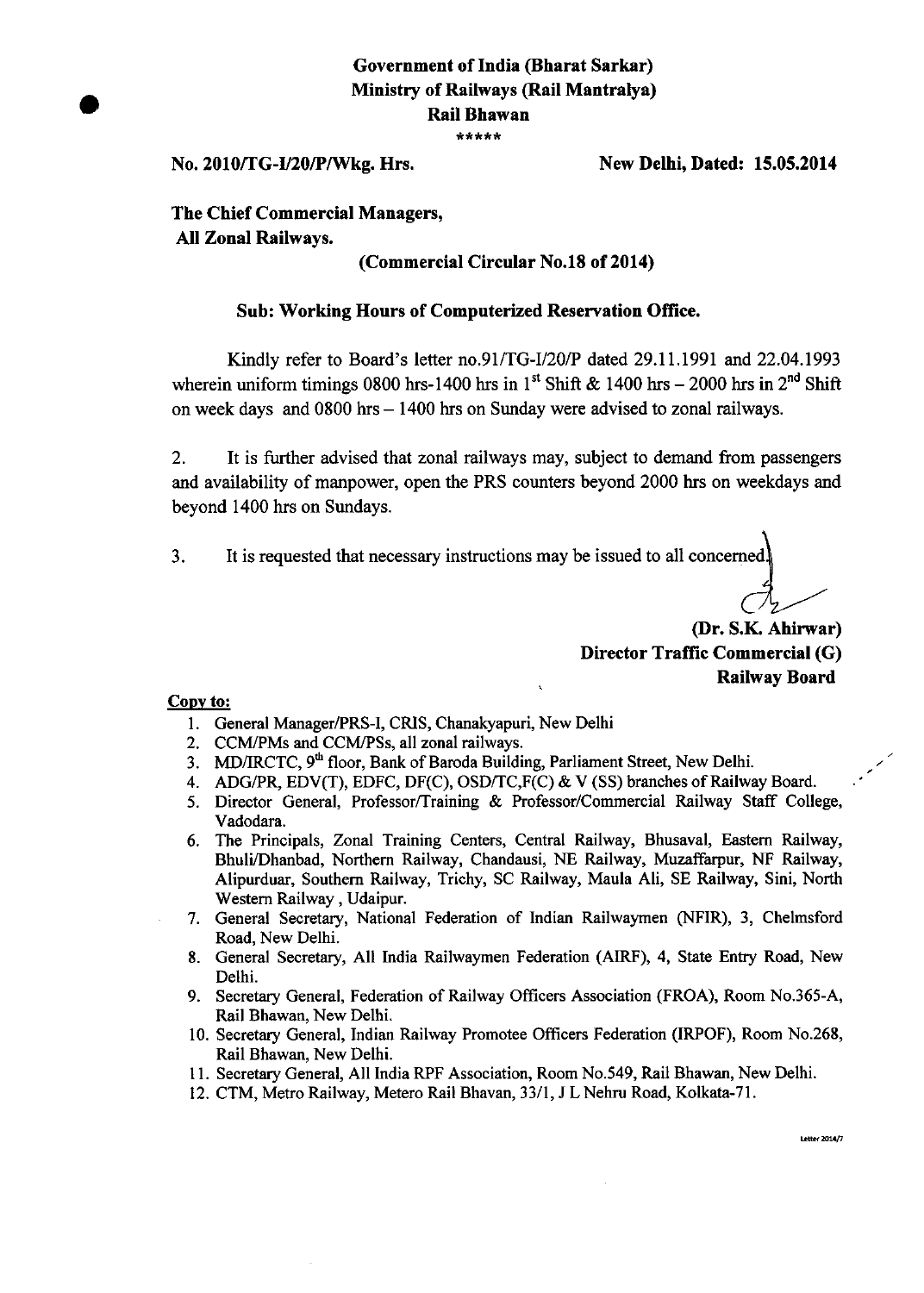भारत सरकार रेल मंत्रालय (रेलवे बोर्ड)

सं. 2010/टीजी-1/20/पी/वर्किंग आवर

नई दिल्ली, दिनांक 15.05.2014

मुख्य वाणिज्य प्रबंधक, सभी क्षेत्रीय रेलें.

# (2014 का वाणिज्यक परिपत्र सं. 18)

विषय: कंप्यूटरीकृत आरक्षण कार्यालय के कार्य घंटे।

कृपया बोर्ड कार्यालय के दिनांक 29.11.1991 तथा 22.04.1993 े के पत्र संख्या 91/टीजी-1/20/पी का अवलोकन करें, जिनमें सप्ताह के कार्य दिवसों के दौरान प्रथम पाली में 0800 बजे से 1400 बजे तक एवं द्वितीय पाली में 1400 बजे से 2000 बजे तक तथा रविवार को 0800 बजे से 1400 बजे तक की एक समान समय अनुसूची के बारे में क्षेत्रीय रेलों को सूचित किया गया था।

इस संबंध में आगे यह सूचित किया जाता है कि क्षेत्रीय रेलें यात्रियों की मांग तथा  $2.$ कर्मचारियों की उपलब्धता के आधार पर सपताह के कार्य दिवसों में 2000 बजे के बाद तथा रविवार को 1400 बजे के बाद पीआरएस काउंटरों को खोल सकती हैं।

अनुरोध है कि सभी संबंधितों को आवश्यक अनुदेश जारी करें।  $3.$ 

> (डॉ॰ एस.के. अहिरवार) निदेशक यातायात वाणिज्य (जी) रेलवे बोर्ड

### <u>प्रतिलिपि प्रेषित:</u>

- महाप्रबंधक,/पीआरएस-।, क्रिस, चाणक्यपुरी, नई दिल्ली।  $1)$
- सीसीएम/पीएम और सीसीएम/पीएस सभी क्षेत्रीय रेलें।  $2)$
- एम डी/आईआरसीटीसी, 9वां तल, बैंक ऑफ बड़ौदा बिल्डिंग, संसद मार्ग, नई दिल्ली।  $3)$
- $4)$ एडीजी/पीआर, का नि सतर्कता(टी), का नि एफ(सी), निदेशक एफ(सी), वि का अधिकारी/टीसी, एफ(सी) एवं सतर्कता (एसएस) शाखाएं रेलवे बोर्ड।
- $5)$ महानिदेशक, प्रोफेसर/ प्रशिक्षण तथा प्रोफेसर/ वाणिज्य रेलवे स्टाफ कॉलेज, वड़ोदरा।
- प्रिंसिपल, क्षेत्रीय प्रशिक्षण केन्द्र, मध्य रेलवे/भूसावल, पूर्व रेलवे/भूली, धनवाद, उत्तर रेलवे/  $6)$ चंदौसी, पूर्वोत्तर रेलवे/ मूजफ्फरपुर, पूर्वोत्तर सीमा रेलवे/ अलीपुरद्वार, दक्षिण रेलवे/ त्रिची, दक्षिण मध्य रेलवे/ मौला अली, दक्षिण पूर्व रेलवे/सिनी, उत्तर पश्चिम रेलवे/ उदयपुर।